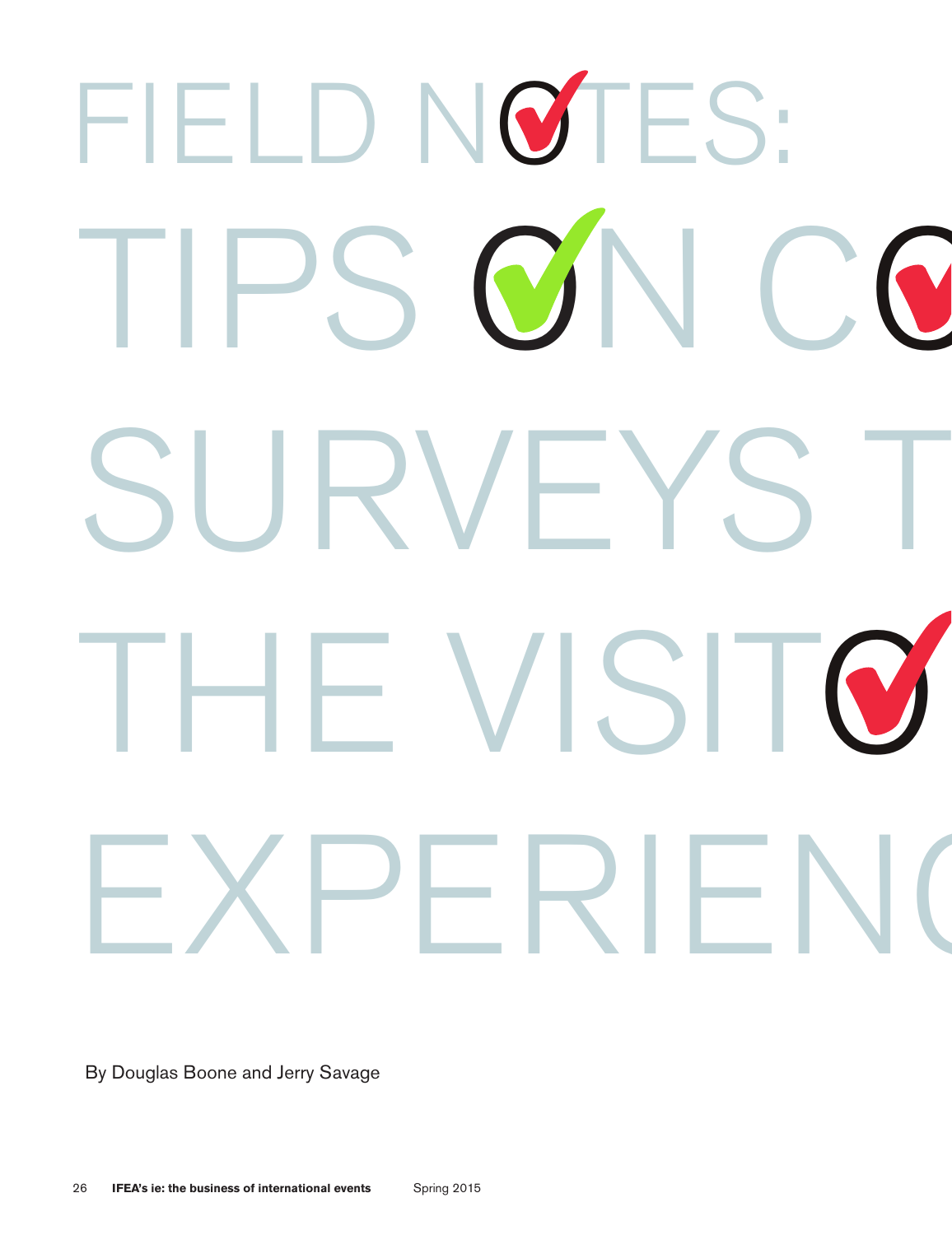# NDUCTING **GIMPROVE**

In today's highly competitive marketplace it has become more important than ever for event managers, vendors and other stakeholders to gain an in-depth understanding of the visitor experience. Analyzing the visitor experience helps marketers and coordinators optimize customer satisfaction, while inviting greater loyalty and word-of mouth recommendations.

R

CHE

In order to achieve these goals— while also identifying key visitor segments for advertising efforts— savvy planners conduct survey research. For event producers, the survey can be an effective way to collect data and create dialogue with visitors that can help to improve the offering and, ultimately, drive sales growth.

Event surveys can be carried out by event staff or consultants working together with staff. Regardless of who does the data collection and analysis, there are a variety of issues to consider during planning. This article takes a holistic look at the event survey process and provides practical tips for those who are considering an onsite survey.

### Clearly Define the Objectives of the Study Before Designing a Questionnaire

The ability to provide useful analysis begins with (1) clear objectives for the study and (2) a carefully designed questionnaire that directly addresses those objectives. Think about the exact wording of each survey question and how questions relate to one another. Will data collected from each question guide future decision-making and help marketers achieve their goals? If not, questions should probably be cut in order to save resources and avoid respondent fatigue.

Objectives may include a determination of preferred price points or timing, perceptions of vendors, entertainment or other attributes important to event success. Marketers may also want to conduct segmentation studies to identify key visitor groups and a marketing message that will resonate and drive attendance. In this case, one will need demographic, psychographic, behavioral (e.g., number of times attending or what was purchased at the event) and/or firmographic data appropriate for segmentation.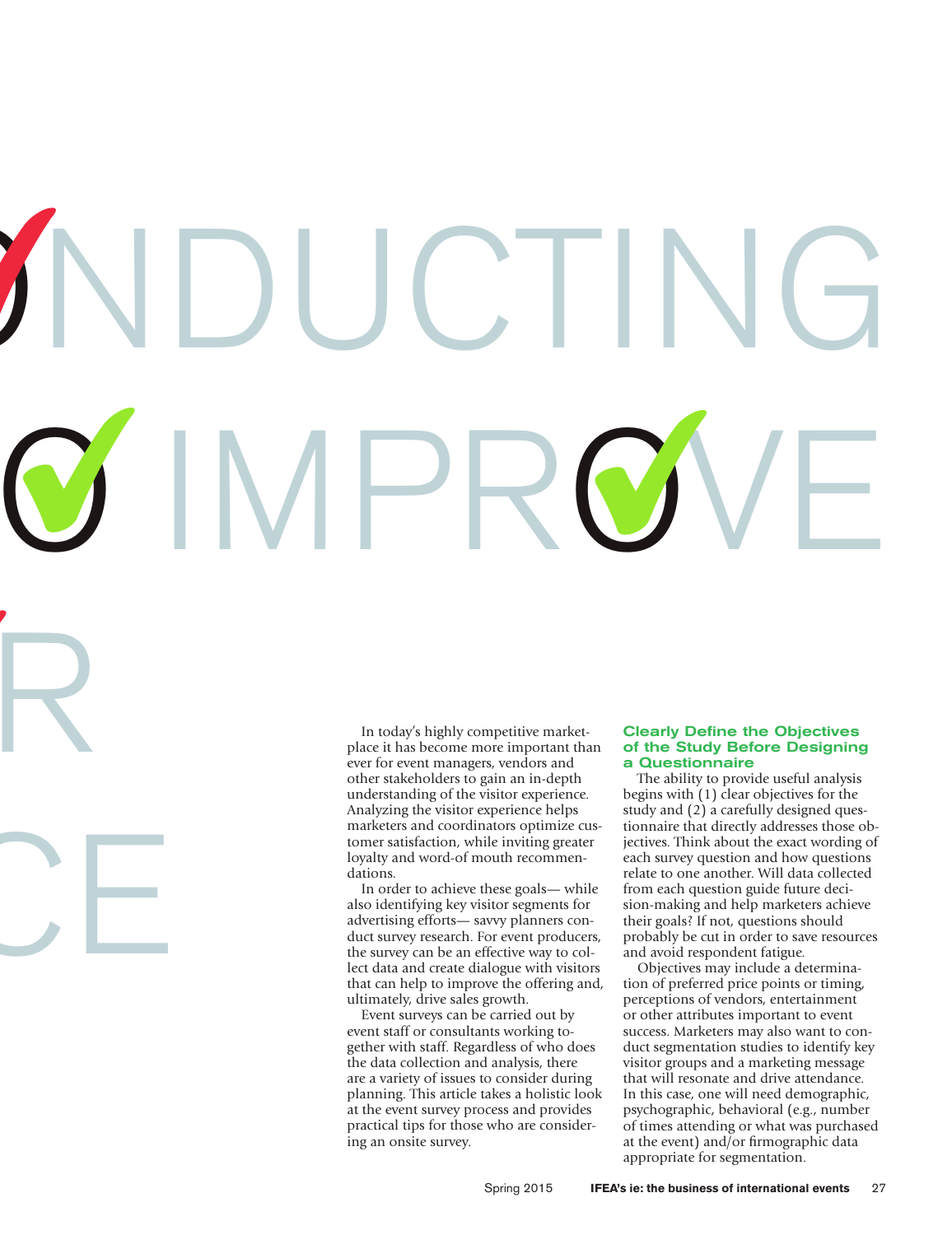Hiring a team of researchers often means bringing on a vendor with specialized training. This group should align themselves with event staff to ensure respondents know they are "official." Event staff shirts, lanyards, hats and other clothing can all be used to create this perception.

In order to maximize the value of the survey, it is also important to consider how in-house databases are segmented. If prospect lists or databases of past attendees are segmented by income or geography, for instance, then questions should be included that allow the team to gather data that are directly comparable to extant data.

If a core objective is audience expansion then survey findings, such as a marketing message, can be laid over matching segments in a larger database. The end result is micro targeted messages customized for each prospect segment.

Some producers have subsidized the survey process by giving select vendors the option of sponsoring part of the survey in exchange for a report that details visitor perceptions of their booth, wares and employees. This can be a good option for producers with a limited budget.

### Tools of the Trade

Once you have clarified your objectives and developed a questionnaire, you will need the right device and software to collect data. In some instances software is only compatible with certain devices such as an iPhone or iPad so it is important to determine what type of device will be used to collect data before turning to the question of software selection. There are currently several reasonably priced software options that may be used on Android or iOS enabled devices.

There are three critical components to consider when selecting a survey application: (1) Survey question types/capabilities; (2) whether the touch screen display needs to be consumer-friendly, and; (3) the data analytics and reporting capabilities of each package.

Several vendors now offer software that allows one to conduct surveys offline and upload responses after the event. This can be an enticing option for many producers who may be gathering data in areas that do not have WiFi. Before selecting software, be sure to understand its pricing model – often survey software is either a monthly subscription with unlimited respondents or is based on a license fee to access the software and an additional cost for each survey response.

Premium survey tools have multiple capabilities including a wide range of survey question types and control over the look and feel (e.g., big buttons that may be preferable in a kiosk set up). Premium tools include Qualtrics Mobile while HarvestYourData is a lower cost tool that has fewer features, though still adequate for most projects.

Consumer facing kiosks designed for a "passive" approach to data collection (explained below) may require software with visually appealing displays that have response sliders, big buttons and other features that make them very user-friendly. If you're conducting face-to-face intercepts, the tablet will be in the hands of your recruiters and a user-friendly survey layout with big buttons may be sacrificed in order to save money.

For kiosks where respondents fill out their surveys with minimal supervision, consider how you will lock down your device before making a purchase. Locks can be purchased from companies like Amazon or, in some cases, rented along with tablets. While large (e.g., 10 inch) tablets are often ideal for kiosks, a smaller device is generally preferred by recruiters who will actually carry the device in a face-to-face intercept.

If you have a limited budget and willing staff, you may be able to conduct the survey using their smartphones. This is the same process as conducting face-toface intercepts with a tablet and, in some cases, can be a good way to save precious resources.

### Coordination and Pre-Planning are Key

Given the nature of event surveys, project coordination and pre-planning are especially important. You only get one shot at data collection, so make it count. There are two primary methods to complete onsite work: (1) You may employ a team of researchers to conduct intercepts throughout the event or (2) managers may strategically place survey kiosks with one or dozens of individual devices in use for respondents to complete the questionnaire.

When planning the survey and thinking about data collection goals, think realistically about how many surveys can be completed per device per hour. If one survey takes five minutes then it's possible to complete 8 to 10 surveys per hour /per device. The remaining time is needed to recruit potential respondents. Recruiting survey respondents is a skill that interviewers and survey managers often develop over time. It should also be emphasized that incentives are often needed in order to persuade large numbers of visitors to take the survey. Response rates can vary greatly, based on the visitor base, incentives and the approach being used to recruit respondents.

In general, the survey should be no longer than three to five minutes. The shorter the better. If you are conducting intercepts in which interviewers administer the questionnaire to each respondent pilot testing is a good idea as this provides a fairly precise estimate of time-to-survey-completion. Administer the survey with a few co-workers or friends to estimate length. Typically it takes longer to read the survey out loud than it takes to read it silently. In the field respondents are often distracted by family, friends and other event happenings. A 90 second pilot in a sterile office should be considered at least a 2 minute survey in the field. It's better to estimate time conservatively and collect more responses than expected than it is to come up short.

Each device that is used to capture data should have a number or name associated with it. That identifier should be linked to each survey response. You will then have power to drill down to the device level if you see oddities in your data. A device identifier will also help you monitor your interviewers and determine which devices are optimally positioned to capture the greatest number of responses.

In some cases, survey software is configured to link a device to data automat-